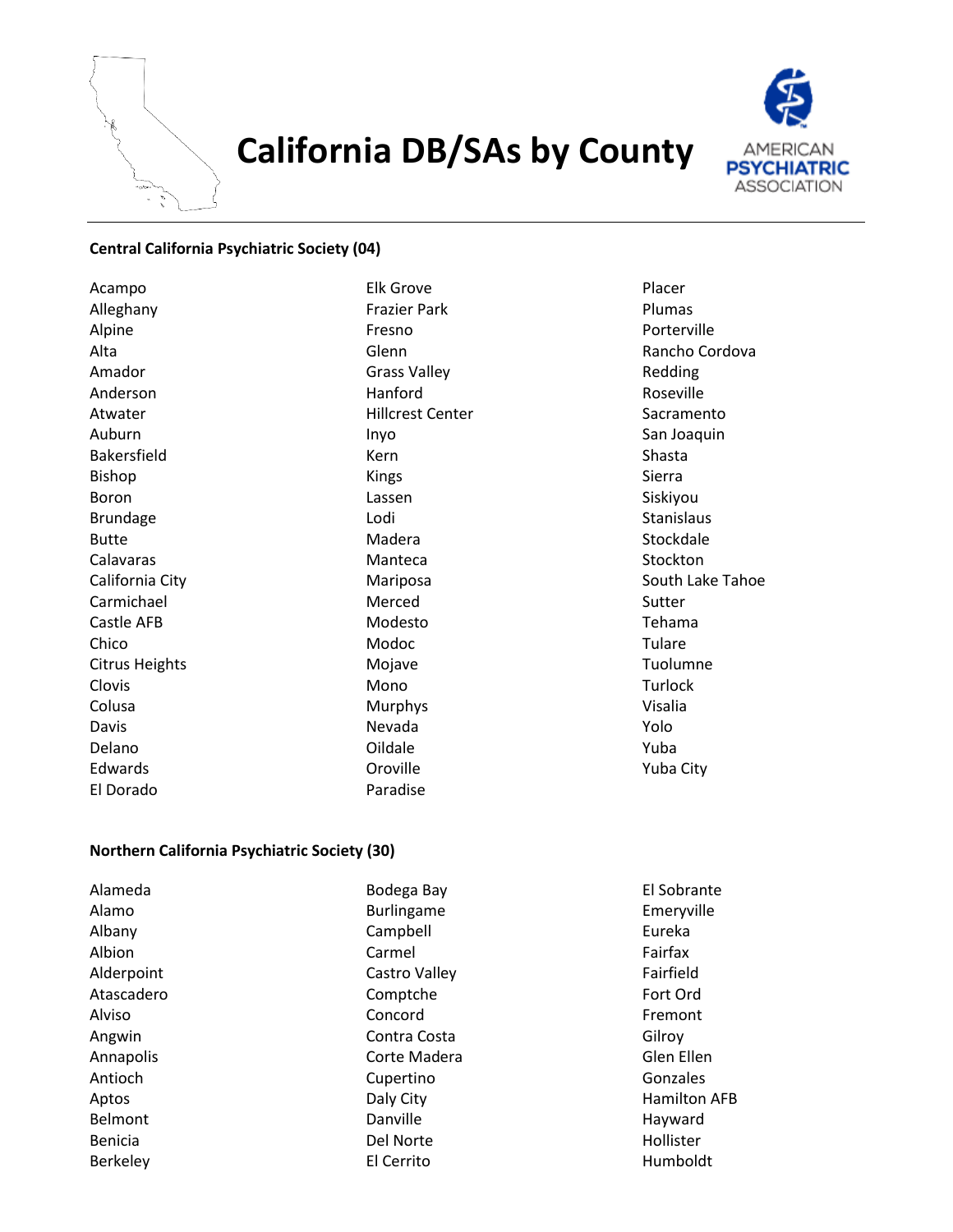Imola Kensington Kentfield Lafayette Lake Livermore Los Altos Los Gatos Marin Mendocino Menlo Park Millbrae Mill Valley Milpitas Miranda Monterey Moraga Morgan Hill Mountain View Napa Novato

Oakland Orinda Pacifica Palo Alto Piedmont Pinole Pleasant Hill Pleasanton Redwood City Richmond River Town Rohnert Park Salinas San Benito San Carlos San Francisco San Jose San Leandro San Luis Obispo San Mateo San Quentin

San Rafael Santa Clara Santa Cruz Santa Rosa Saratoga Sausalito Scotts Valley Sebastopol Solano Sonoma Stanford Sunnyvale Tiburon **Trinity** Ukiah Vacaville Walnut Creek Watsonville Woodside Yountvill

#### **Southern California Psychiatric Society (43)**

Acton Adelanto Agoura Agoura Hills Alhambra Altadena Alta Loma Anza Apple Valley Arcadia Artesia Barstow Burbank Calabasas Camarillo Canoga Park Canyon Country Carson Castaic Cathedral City Cerritos Chatsworth Chino Claremont Compton Corona Covina Culver City

Downey Duarte Encino El Monte Fontana Gardena Glendale Granada Hills Grand Terrace Hacienda Heights Hawthorne Hemet **Highland** Hollywood Inglewood Lakewood Lancaster La Crescenta La Habra La Mirada La Puente Loma Linda Lompoc Long Beach Los Alamitos Los Angeles Magalia Malibu

Manhattan Beach Marina Del Rey Mar Vista Mission Hills Monrovia Montclair Montebello Monterey Park Montrose Moreno Valley Newhall Northridge Norwalk **Oaks** Oakwood Ontario **Oxnard** Pacific Palisades Palm Desert Palm Springs Pasadena Patton Playa del Rey Pomona Rancho Cucamonga Rancho Mirage Rancho Palos Verdes Redlands